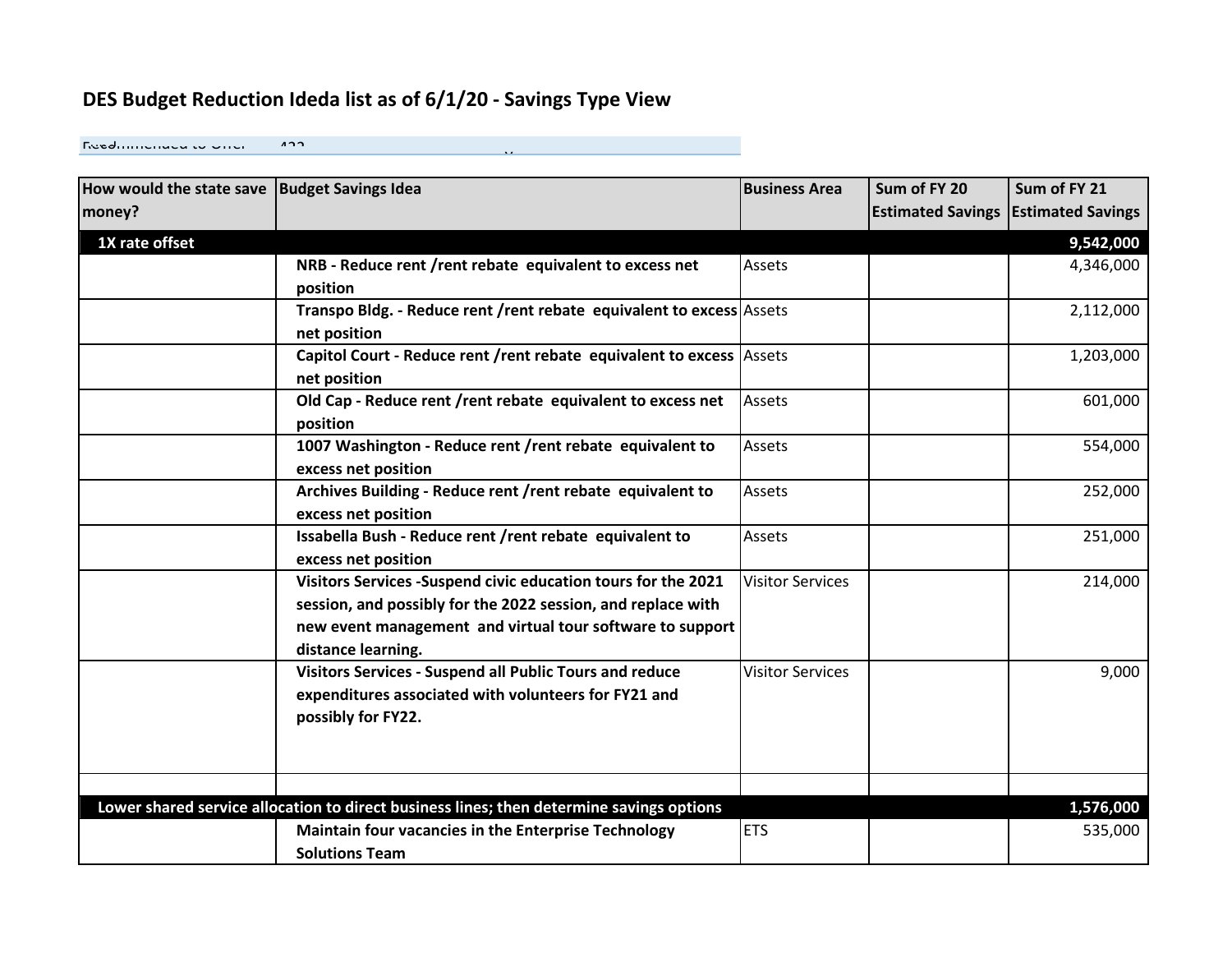| How would the state save         | <b>Budget Savings Idea</b>                                      | <b>Business Area</b> | Sum of FY 20             | Sum of FY 21             |
|----------------------------------|-----------------------------------------------------------------|----------------------|--------------------------|--------------------------|
| money?                           |                                                                 |                      | <b>Estimated Savings</b> | <b>Estimated Savings</b> |
| Lower shared service allo        | <b>Maintain vacancies on the Finance Team</b>                   | Finance              |                          | 312,000                  |
|                                  | Maintain vacancies in the strategy and performance team         | <b>S&amp;P</b>       |                          | 238,000                  |
|                                  | Maintain vacancy on the Director's Office team                  | Exec                 |                          | 154,000                  |
|                                  | <b>Maintain vacancy on Communications team</b>                  | Comm                 |                          | 115,000                  |
|                                  | Temporarily suspend support for DES-hosted and other            | Comm                 |                          | 110,000                  |
|                                  | events.                                                         |                      |                          |                          |
|                                  | Maintain vacancy on the Legislative Affairs team                | Exec                 |                          | 109,000                  |
|                                  | Discontinue support for the interactive campus "map"            | Comm                 |                          | 3,000                    |
|                                  |                                                                 |                      |                          |                          |
| <b>Offset other fund sources</b> |                                                                 |                      |                          | 1,300,000                |
|                                  | <b>Contracts and Procurement - Use portion of excess net</b>    | C&P                  |                          | 1,000,000                |
|                                  | position to fund DES procurement-related requirements as        |                      |                          |                          |
|                                  | part of One WA                                                  |                      |                          |                          |
|                                  | <b>Contracts and Procurement- Use portion of excess net</b>     | C&P                  |                          | 300,000                  |
|                                  | position to provide one-time support for OWMBE or other         |                      |                          |                          |
|                                  | organization for diversity business outreach                    |                      |                          |                          |
|                                  |                                                                 |                      |                          |                          |
|                                  | Avoid rate adjustment to cover lost revenue due to Covid, other |                      |                          | 1,189,500                |
|                                  | Fleet- Continue to defer vehicle replacements                   | Fleet                |                          | 500,000                  |
|                                  | Removing vehicles out of the trip fleet to use towards high     | Fleet                |                          | 300,000                  |
|                                  | mileage vehicle replacements                                    |                      |                          |                          |
|                                  | Workforce Support and Development - Reduce staffing for         | WSD-WLP              |                          | 130,000                  |
|                                  | the Leadership Development program                              |                      |                          |                          |
|                                  | Maintain vacancies on the Real Estate Services Team             | <b>RES</b>           |                          | 97,000                   |
|                                  | Sustain various business improvements made in FY 20.            | <b>Surplus</b>       |                          | 50,000                   |
|                                  | Workforce Support and Development - Forgo investing in          | WSD-WLP              |                          | 30,000                   |
|                                  | next phase of leadership development                            |                      |                          |                          |
|                                  | <b>Surplus- Defer the Access Control implementation</b>         | Surplus              |                          | 28,500                   |
|                                  | Workforce Support and Development - Do not upgrade tech         | WSD-WLP              |                          | 20,000                   |
|                                  | equipment in the training center                                |                      |                          |                          |
|                                  | Savings from Eastern WA operations changes - truck and          | <b>Surplus</b>       |                          | 20,000                   |
|                                  | driver stationed at E. WA site.                                 |                      |                          |                          |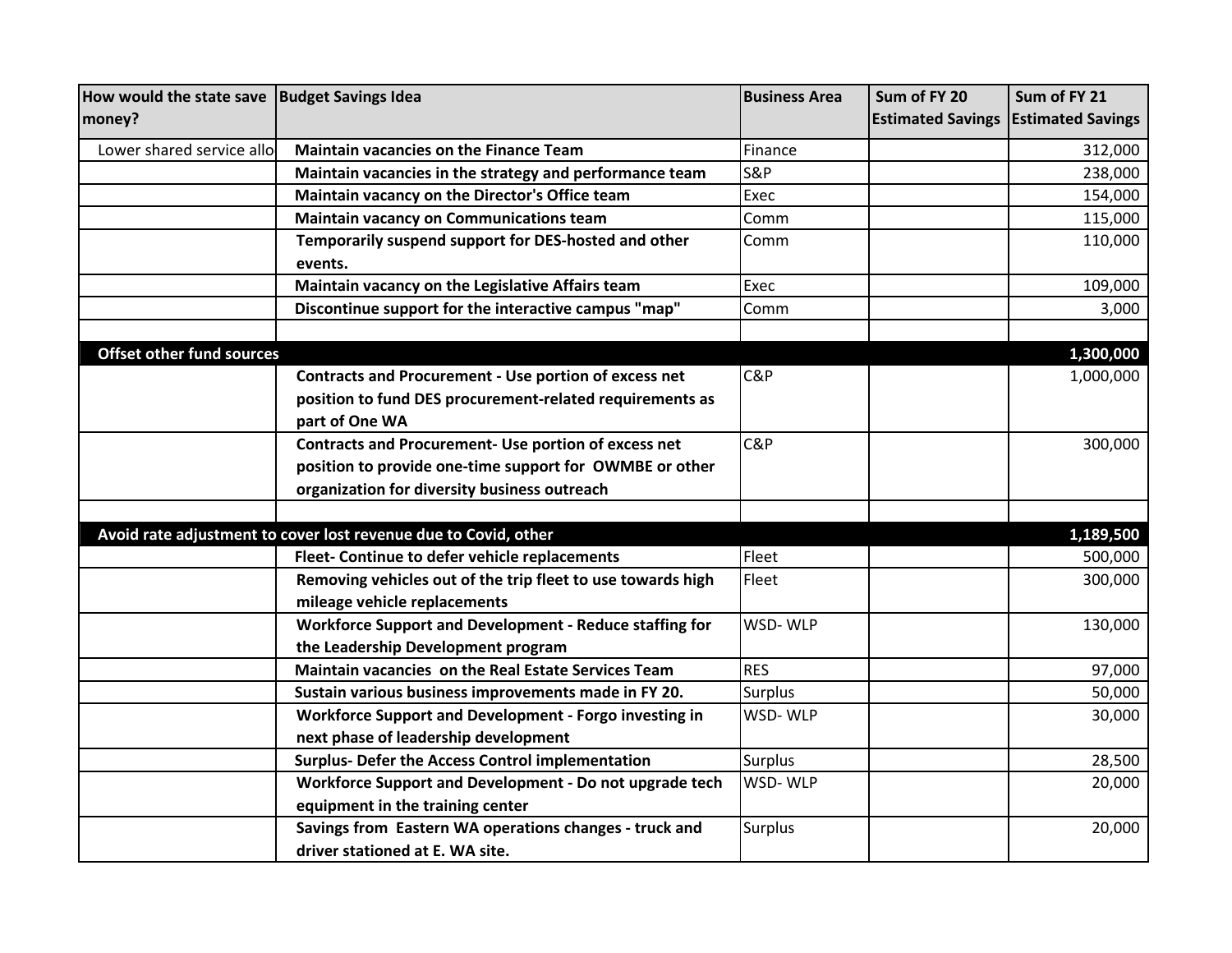| How would the state save   Budget Savings Idea |                                                                               | <b>Business Area</b> | Sum of FY 20             | Sum of FY 21             |
|------------------------------------------------|-------------------------------------------------------------------------------|----------------------|--------------------------|--------------------------|
| money?                                         |                                                                               |                      | <b>Estimated Savings</b> | <b>Estimated Savings</b> |
| Avoid rate adjustment to                       | <b>Fleet- Digitalize Operator Manuals</b>                                     | Fleet                |                          | 9,000                    |
|                                                | <b>Workforce Support and Development - Forgo instructor</b>                   | WSD-WLP              |                          | 5,000                    |
|                                                | certifications planned in this FY                                             |                      |                          |                          |
|                                                |                                                                               |                      |                          |                          |
| <b>Improves Asset Balances</b>                 |                                                                               |                      |                          | 354,000                  |
|                                                | <b>Buildings and Grounds- Alarm &amp; Supression Testing (moved</b>           | B&G                  |                          | 95,000                   |
|                                                | in-house instead of annual contracts)                                         |                      |                          |                          |
|                                                | Maintain vacancy in Buildings and Grounds life-safety trades                  | <b>B&amp;G</b>       |                          | 73,000                   |
|                                                | lead position                                                                 |                      |                          |                          |
|                                                | Maintain vacancy on the Buildings and Grounds fire alarm                      | B&G                  |                          | 67,000                   |
|                                                | test team                                                                     |                      |                          |                          |
|                                                | Maintain vacancy on the Buildings and Grounds HVAC team                       | B&G                  |                          | 61,000                   |
|                                                | Maintain vacancy on the Buildings and Grounds trades team                     | <b>B&amp;G</b>       |                          | 30,000                   |
|                                                | Maintain vacancy on the Buildings and Grounds paint team                      | <b>B&amp;G</b>       |                          | 28,000                   |
|                                                |                                                                               |                      |                          |                          |
| <b>Customer would pay less for envelopes</b>   |                                                                               |                      |                          | 320,000                  |
|                                                | <b>Consolidates Mail Services - Increase utilization of State</b>             | CMS                  |                          | 320,000                  |
|                                                | <b>Standard Envelope</b>                                                      |                      |                          |                          |
|                                                |                                                                               |                      |                          |                          |
|                                                | Customers would pay less to achieve presort needs through P&I rather than CMS |                      |                          | 310,000                  |
|                                                | <b>Consolidated Mail Services - Help customers transition to use</b>          | <b>CMS</b>           |                          | 310,000                  |
|                                                | the P&I pre-sort function at the data level prior to printing,                |                      |                          |                          |
|                                                | rather than use the CMS pre-sort service.                                     |                      |                          |                          |
|                                                |                                                                               |                      |                          |                          |
| Potential rate adustment in 21-23?             |                                                                               |                      |                          | 157,500                  |
|                                                | Print and Imaging - Maintain vacancy in Bindery Team after                    | <b>P&amp;I</b>       |                          | 88,000                   |
|                                                | planned retirement.                                                           |                      |                          |                          |
|                                                | Print and Imaging - staffing reconfiguration                                  | <b>P&amp;I</b>       |                          | 60,000                   |
|                                                | <b>Print and Imaging- Terminate Web Press Maintenance</b>                     | <b>P&amp;I</b>       |                          | 9,500                    |
|                                                | <b>Contract</b>                                                               |                      |                          |                          |
|                                                |                                                                               |                      |                          |                          |
| <b>Adjust rates</b>                            |                                                                               |                      |                          | 121,082                  |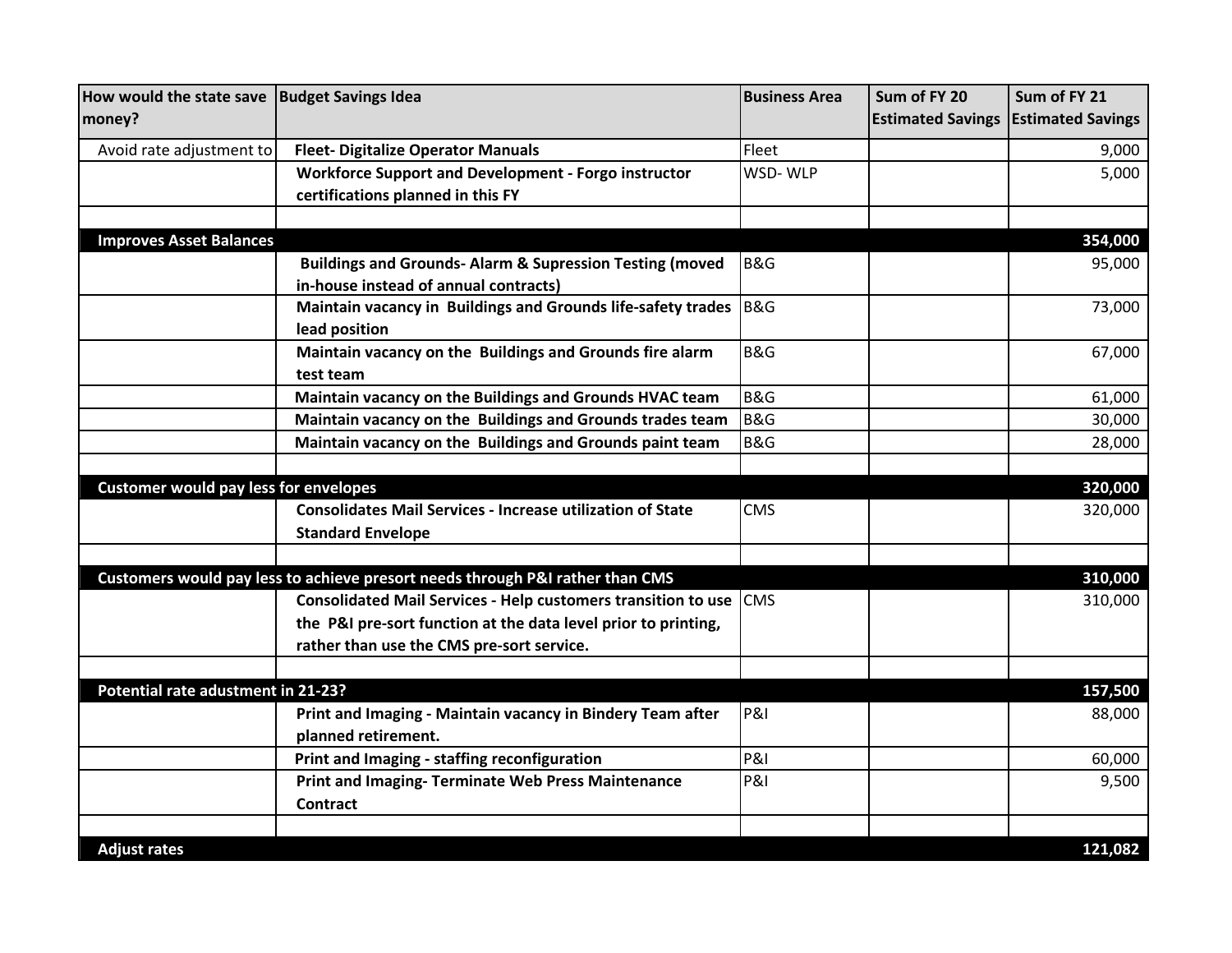| How would the state save   Budget Savings Idea |                                                                                     | <b>Business Area</b>   | Sum of FY 20                                 | Sum of FY 21 |
|------------------------------------------------|-------------------------------------------------------------------------------------|------------------------|----------------------------------------------|--------------|
| money?                                         |                                                                                     |                        | <b>Estimated Savings   Estimated Savings</b> |              |
|                                                | <b>Eliminate Card Board Recycle Program</b>                                         | Refuse/Recycle         |                                              | 121,082      |
|                                                |                                                                                     |                        |                                              |              |
| Not clear - More of a burden reduction         |                                                                                     |                        |                                              | 45,000       |
|                                                | Reduce frequency of Contract Transparency Report and IT                             | C&P                    |                                              | 45,000       |
|                                                | <b>Contracts Report (Proviso) to biennially</b>                                     |                        |                                              |              |
|                                                | Print and Imaging - Elimination of the Print Management                             | <b>P&amp;I</b>         |                                              |              |
|                                                | Report                                                                              |                        |                                              |              |
|                                                |                                                                                     |                        |                                              |              |
|                                                | Savings would be trued-up to direct buisiness lines; then determine savings options |                        | 2,000,000                                    |              |
|                                                | Projected FY 20 savings from shared administrative services                         | <b>Shared Services</b> | 2,000,000                                    |              |
|                                                | functions to be redistributed to direct business lines                              |                        |                                              |              |
|                                                |                                                                                     |                        |                                              |              |
| <b>Grand Total</b>                             |                                                                                     |                        | 2,000,000                                    | 14,915,082   |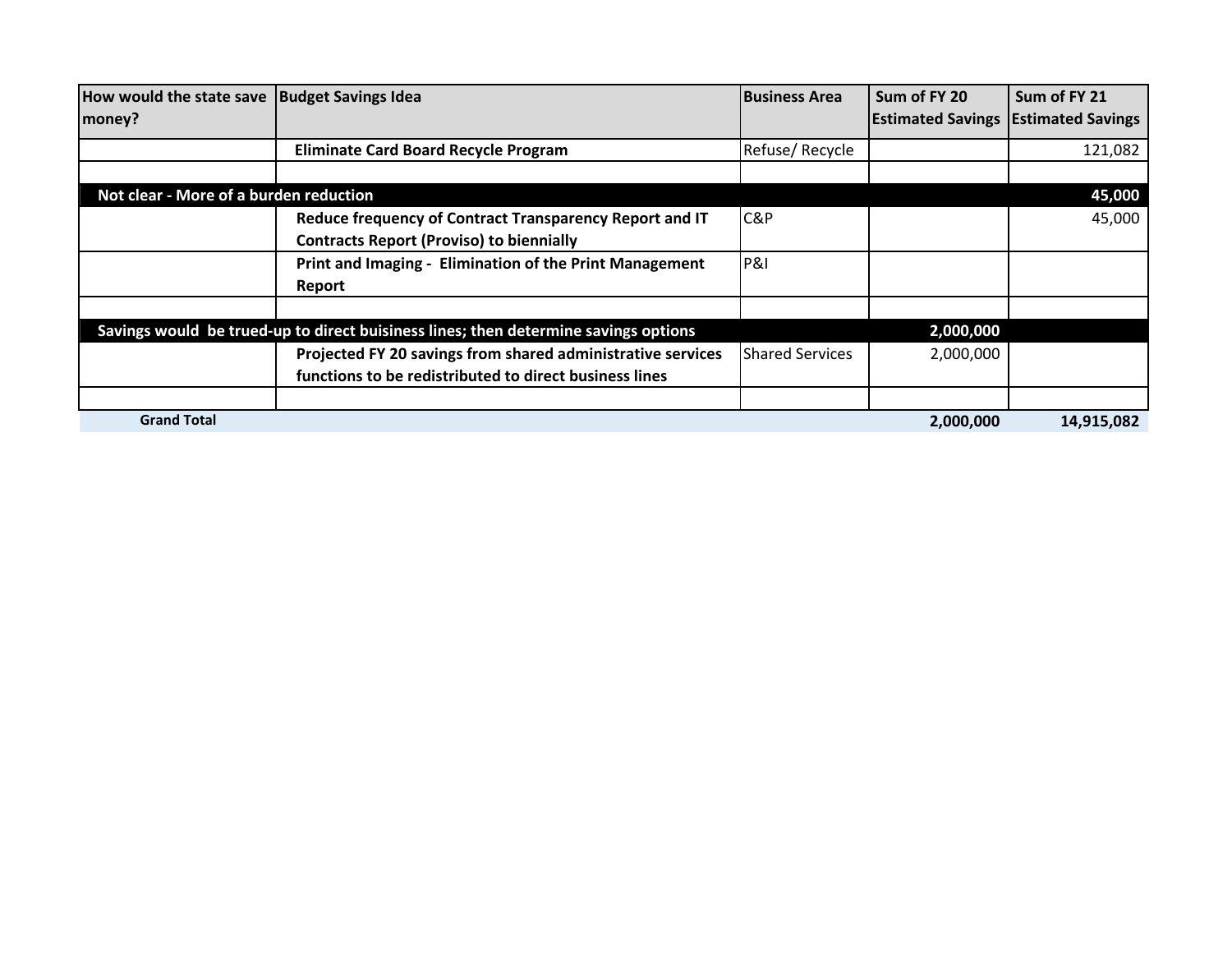*Dollars in Thousands*

**Agency:** *Department of Enterprise Services (179)*

| Agency<br>Priority | Impact<br>$1 - 5$ | Program/Activity                                                                      |              |              | GF-S         |              |      |              | <b>Other Funds</b> |              |              | <b>FTE Change</b> | <b>Brief Description and Rationale</b>                                                                                                                                                                                                                                      | <b>Effective</b><br>Date | <b>Impacts of Reductions and</b><br><b>Other Considerations</b>                                                                                                                                                                                                                                                                                                                                                                                                                                                                            | Law/Reg. Change<br><b>Required (cite)</b> |
|--------------------|-------------------|---------------------------------------------------------------------------------------|--------------|--------------|--------------|--------------|------|--------------|--------------------|--------------|--------------|-------------------|-----------------------------------------------------------------------------------------------------------------------------------------------------------------------------------------------------------------------------------------------------------------------------|--------------------------|--------------------------------------------------------------------------------------------------------------------------------------------------------------------------------------------------------------------------------------------------------------------------------------------------------------------------------------------------------------------------------------------------------------------------------------------------------------------------------------------------------------------------------------------|-------------------------------------------|
| H, M, L            |                   |                                                                                       | <b>FY 20</b> | <b>FY 21</b> | <b>FY 22</b> | <b>FY 23</b> | Fund | <b>FY 20</b> | <b>FY 21</b>       | <b>FY 22</b> | <b>FY 23</b> | FY 20 FY 21       |                                                                                                                                                                                                                                                                             | (MM/YY)                  |                                                                                                                                                                                                                                                                                                                                                                                                                                                                                                                                            |                                           |
| H                  |                   | 1007 Washington - Reduce rent / rent rebate<br>equivalent to excess net position      |              |              |              |              | 422  |              | 554                |              |              |                   | Offer rent offset or rebate not to exceed the<br>amount of net position in excess of that<br>required for facility financial health. Tenants -                                                                                                                              | 7/1/2020                 | These funds will no longer be available to address repair,<br>upgrade and deferred maintenance needs of the facility.                                                                                                                                                                                                                                                                                                                                                                                                                      |                                           |
|                    | 1                 | Archives Building - Reduce rent / rent rebate<br>equivalent to excess net position    |              |              |              |              | 422  |              | 252                |              |              |                   | Offer rent offset or rebate not to exceed the<br>amount of net position in excess of that<br>required for facility financial health. Tenants -<br>SOS.                                                                                                                      | 7/1/2020                 | These funds will no longer be available to address repair,<br>upgrade and deferred maintenance needs of the facility.                                                                                                                                                                                                                                                                                                                                                                                                                      |                                           |
|                    |                   | Capitol Court - Reduce rent /rent rebate equivalent<br>to excess net position         |              |              |              |              | 422  |              | 1203               |              |              |                   | Offer rent offset or rebate not to exceed the<br>amount of net position in excess of that<br>required for facility financial health. Tenants -<br>CJC, Allied papers, BTA, DAHP, OMWBE, GOIA,<br>DES(Parking, CSVS), Salary Comm, CAA, CHA,<br>OFM, PSP, Caseload Forecast. | 7/1/2020                 | These funds will no longer be available to address repair,<br>upgrade and deferred maintenance needs of the facility.                                                                                                                                                                                                                                                                                                                                                                                                                      |                                           |
|                    |                   | Isabella Bush - Reduce rent /rent rebate equivalent<br>to excess net position         |              |              |              |              | 422  |              | 251                |              |              |                   | Offer rent offset or rebate not to exceed the<br>amount of net position in excess of that<br>required for facility financial health. Tenants -<br>SOS.                                                                                                                      |                          | $7/1/2020$ These funds will no longer be available to address repair,<br>upgrade and deferred maintenance needs of the facility.                                                                                                                                                                                                                                                                                                                                                                                                           |                                           |
|                    | 1                 | NRB - Reduce rent / rent rebate equivalent to<br>excess net position                  |              |              |              |              | 422  |              | 4346               |              |              |                   | Offer rent offset or rebate not to exceed the<br>amount of net position in excess of that<br>required for facility financial health. Tenants -<br>DES, DSB, RCO, DFW, DNR, AGR.                                                                                             |                          | $7/1/2020$ These funds will no longer be available to address repair,<br>upgrade and deferred maintenance needs of the facility.                                                                                                                                                                                                                                                                                                                                                                                                           |                                           |
|                    | 1                 | Old Cap - Reduce rent / rent rebate equivalent to<br>excess net position              |              |              |              |              | 422  |              | 601                |              |              |                   | Offer rent offset or rebate not to exceed the<br>amount of net position in excess of that<br>required for facility financial health. Tenants -<br>OSPI.                                                                                                                     |                          | 7/1/2020 These funds will no longer be available to address repair,<br>upgrade and deferred maintenance needs of the facility.                                                                                                                                                                                                                                                                                                                                                                                                             |                                           |
|                    |                   | Transportation Bldg. - Reduce rent / rent rebate<br>equivalent to excess net position |              |              |              |              | 422  |              | 2112               |              |              |                   | Offer rent offset or rebate not to exceed the<br>amount of net position in excess of that<br>required for facility financial health. Tenants -<br>DOT, DSB                                                                                                                  |                          | $7/1/2020$ These funds will no longer be available to address repair,<br>upgrade and deferred maintenance needs of the facility.                                                                                                                                                                                                                                                                                                                                                                                                           |                                           |
|                    |                   | 3 Eliminate Cardboard Recycle Program                                                 |              |              |              |              | 422  |              | 121                | 121          | 121          |                   | Savings includes elimination of Truck driver 2<br>position, truck maintenance, fuel + increased<br>cost to dispose card board at the landfill<br>Allows us to push out replacement of other<br>truck into the future                                                        |                          | $7/1/2020$ May be unpopular to public and tenants as it reduces<br>support for C02 emissions reduction, saving trees,<br>reducing landfill usage and water conservation. Tenant<br>agency may chose to engage in cardboard recycling<br>independently and negate any cost savings for the state as<br>a whole                                                                                                                                                                                                                              |                                           |
|                    | -5                | Maintain vacancy on the Buildings and Grounds<br>HVAC team                            |              |              |              |              | 422  |              | <sup>61</sup>      |              |              |                   | 0.67 Maintain vacancy after expected retirement in<br>October                                                                                                                                                                                                               |                          | $11/1/2020$ Decreased HVAC maintenance capacity to complete the<br>preventative and corrective maintenance (break and fix)<br>on an aging campus. Falling behind in preventative<br>maintenance leads shortly to increased corrective (break<br>and fix) maintenance costs. Reduced staffing capacity can<br>result in increased down time, longer backlogs and<br>reduced efficiency in supporting the business needs of our<br>tenant agencies. Over time this would reduce the lifecycle<br>of the assets and escalate capital renewal. |                                           |
|                    | 5                 | Maintain vacancy on the Buildings and Grounds<br>trades team                          |              |              |              |              | 422  |              | 30 <sup>1</sup>    |              |              |                   | 0.33 Maintain vacancy after expected retirement in<br>February                                                                                                                                                                                                              |                          | $3/1/2021$ This trade position primarily supports tenant<br>improvements, preventative and corrective maintenance.<br>Reduced staffing capacity can result in increased down<br>time, longer back logs and reduced efficiency in supporting<br>the business needs of our tenant agencies. Over time this<br>will reduce the lifecycle of the assets and escalate capital<br>renewal.                                                                                                                                                       |                                           |

## **Budget Savings Options 2020**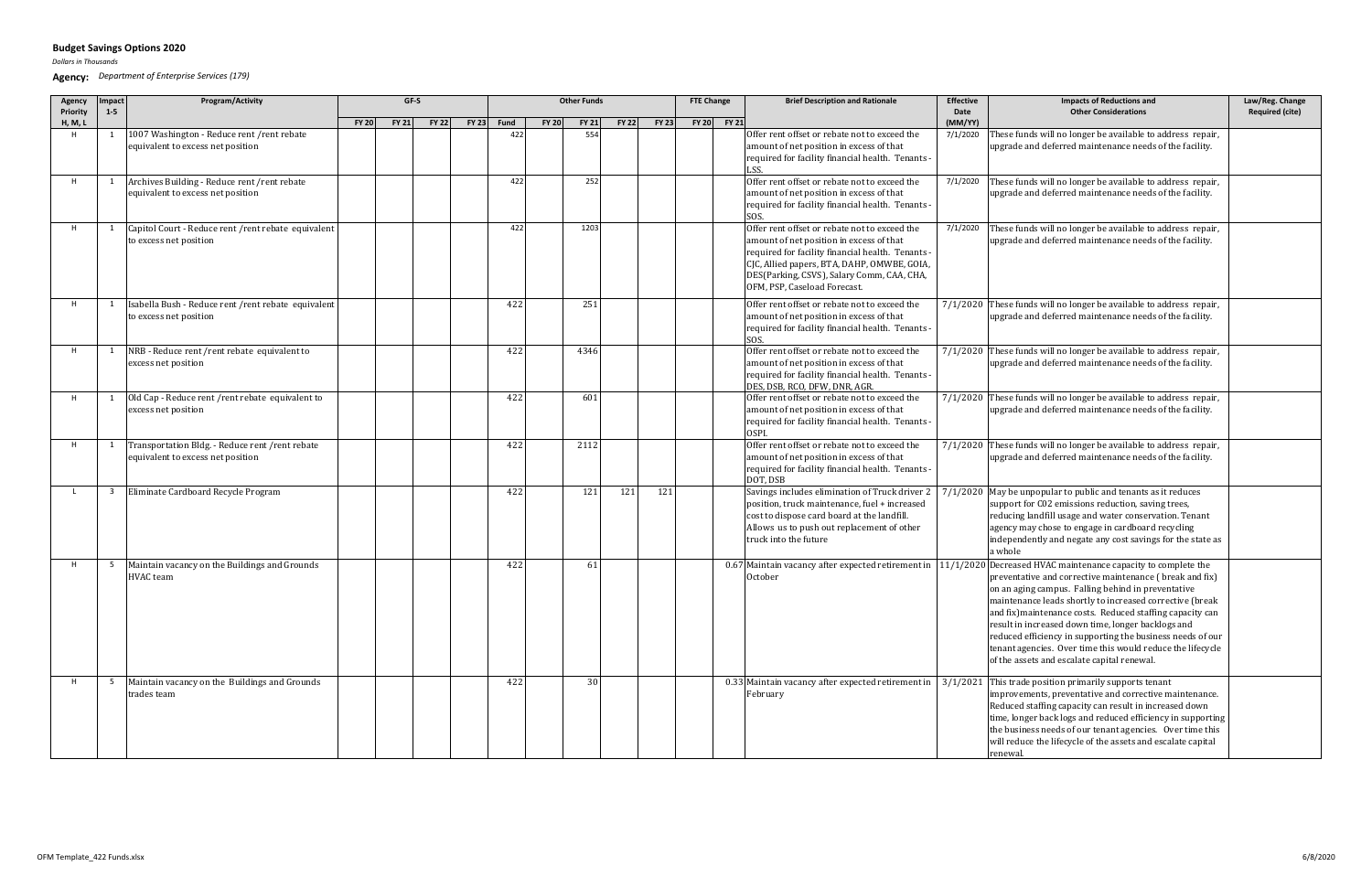|   |     | Maintain vacancy on the Buildings and Grounds<br>paint team                                                                                                                         | 422 | 28   |    |    | February                                                                                                                                                                                                                                                                                                                                                                                                                                    |      | 0.33 Maintain vacancy after expected retirement in $\vert$ 3/1/2021 Paint protects the physical asset. Well-maintained assets<br>enhance customer and public trust and discourage<br>unwelcomed behavior such as graffiti and vandalism. This<br>trade position primarily support the tenant improvements,<br>preventative and corrective maintenance. Reduced<br>staffing capacity can result in longer back logs and reduced<br>efficiency in supporting the business needs of our tenant<br>agencies. Over time this will diminish lifecycle of assets<br>and escalate capital renewal. |
|---|-----|-------------------------------------------------------------------------------------------------------------------------------------------------------------------------------------|-----|------|----|----|---------------------------------------------------------------------------------------------------------------------------------------------------------------------------------------------------------------------------------------------------------------------------------------------------------------------------------------------------------------------------------------------------------------------------------------------|------|--------------------------------------------------------------------------------------------------------------------------------------------------------------------------------------------------------------------------------------------------------------------------------------------------------------------------------------------------------------------------------------------------------------------------------------------------------------------------------------------------------------------------------------------------------------------------------------------|
|   |     | N/A Buildings and Grounds-Alarm & Suppression<br>Testing (moved in-house instead of annual<br>contracts)                                                                            | 422 | 95   | 95 | 95 | Contract Savings from doing fire testing in-<br>house. This was implemented in FY 20, but<br>assume those savings are trued up and figured<br>in asset balances for FY 20.                                                                                                                                                                                                                                                                  | FY20 | This is an improvement we have already implemented. No<br>negative consequences.                                                                                                                                                                                                                                                                                                                                                                                                                                                                                                           |
|   | -5  | Maintain vacancy on the Buildings and Grounds<br>fire alarm test team                                                                                                               | 422 | 67   |    |    | 0.75 Maintain vacancy after expected retirement on<br>October 1                                                                                                                                                                                                                                                                                                                                                                             |      | $10/1/2020$ This position is part of the fire alarm testing team. Work<br>load could be absorb for a short period of time, though we<br>would anticipate a growth of backlog and reduction to<br>efficiency. Over time leaving this position open will<br>jeopardize the savings we achieved by moving this work<br>from an external contract to in-house team.                                                                                                                                                                                                                            |
|   | -5  | Maintain vacancy in Buildings and Grounds life-<br>safety trades lead position                                                                                                      | 422 | 73   |    |    | October 1                                                                                                                                                                                                                                                                                                                                                                                                                                   |      | 0.75 Maintain vacancy after expected retirement on $\vert 10/1/2020 \vert$ This life-safety trades lead position can be managed for a<br>short period of time by the Shop supervisor due to the<br>experience of the current team. We anticipate a growth of<br>backlog and reduction to efficiency. Over time this will<br>jeopardize the prior contract savings achieved by the<br>program as this person is part of the fire testing team                                                                                                                                               |
| M | - 5 | Projected FY 20 savings from shared administrative<br>services functions to be redistributed to direct<br>business lines                                                            | 422 | 2000 |    |    | Each year, savings in shared administrative<br>support functions are "trued-up" to the<br>business lines to adjust their allocation for<br>these service to actual costs. These savings<br>would then be available for use in these<br>business lines.                                                                                                                                                                                      |      | DES is performing cost allocation modeling to determine<br>how these savings will be distributed to direct service<br>business. We will provide an updated savings list to reflect<br>the results.                                                                                                                                                                                                                                                                                                                                                                                         |
| H |     | N/A Consolidated Mail Services - Help customers<br>transition to use the P&I pre-sort function at the<br>data level prior to printing, rather than use the CMS<br>pre-sort service. | 422 | 310  |    |    | Print/Mail customers can save money by<br>structuring their print jobs to pre-sort items to<br>meet mailing needs. This would save<br>customers the cost of CMS performing the pre-<br>sort function after printing. Stakeholder work<br>with customers needs to occur and agreement<br>to make this change made before we could<br>implement. Savings are representative of<br>savings for DOL renewals if this change was<br>implemented. |      | Customers who do not make this transition would not<br>achieve savings. Savings levels dependent on whether and<br>when agencies could implement changes. Some customers<br>may incur costs to make the changes. This change would<br>have a negative impact to revenue at CMS (a business line<br>that has already been losing money) and could potentially<br>impact staffing levels.                                                                                                                                                                                                    |
|   |     | N/A Consolidates Mail Services - Increase utilization of<br><b>State Standard Envelope</b>                                                                                          | 422 | 320  |    |    | Customers could save money by moving to the<br>state standard envelope. DES would save staff<br>time by not having to reset machines to<br>accommodate non-standard envelopes.<br>Stakeholder work with customers to increase<br>utilization of state standard envelope is<br>ongoing. Savings are representative of 50% of<br>customers not currently utilizing the #10 state<br>standard envelope transitioning to the state<br>standard. |      | Customers who do not make this transition would not<br>achieve savings. Savings levels dependent on whether and<br>when agencies could implement changes. Some customers<br>have business concerns about moving to a standard<br>envelope that would need to be mitigated through change<br>management and other means. Could explore legislation,<br>or other directive, mandating agency use of the state<br>standard envelope.                                                                                                                                                          |
| M | 1   | Print and Imaging - Maintain vacancy in Bindery<br>Team after planned retirement.                                                                                                   | 422 | 88   |    |    | 1 Maintain vacancy after retirement in Spring<br>2020                                                                                                                                                                                                                                                                                                                                                                                       |      | $7/1/2020$ Support for customer needs may not be able to be met<br>internally requiring the work to be outsourced to the<br>private sector.                                                                                                                                                                                                                                                                                                                                                                                                                                                |
| M |     | Print and Imaging-Terminate Web Press<br>Maintenance Contract                                                                                                                       | 422 |      | q  | q  | Do not renew maintenance contract for our<br>Web Press machine at the term date of<br>12/31/2020.                                                                                                                                                                                                                                                                                                                                           |      | $1/1/2021$ Unanticipated repairs may exceed the maintenance<br>contract cost.                                                                                                                                                                                                                                                                                                                                                                                                                                                                                                              |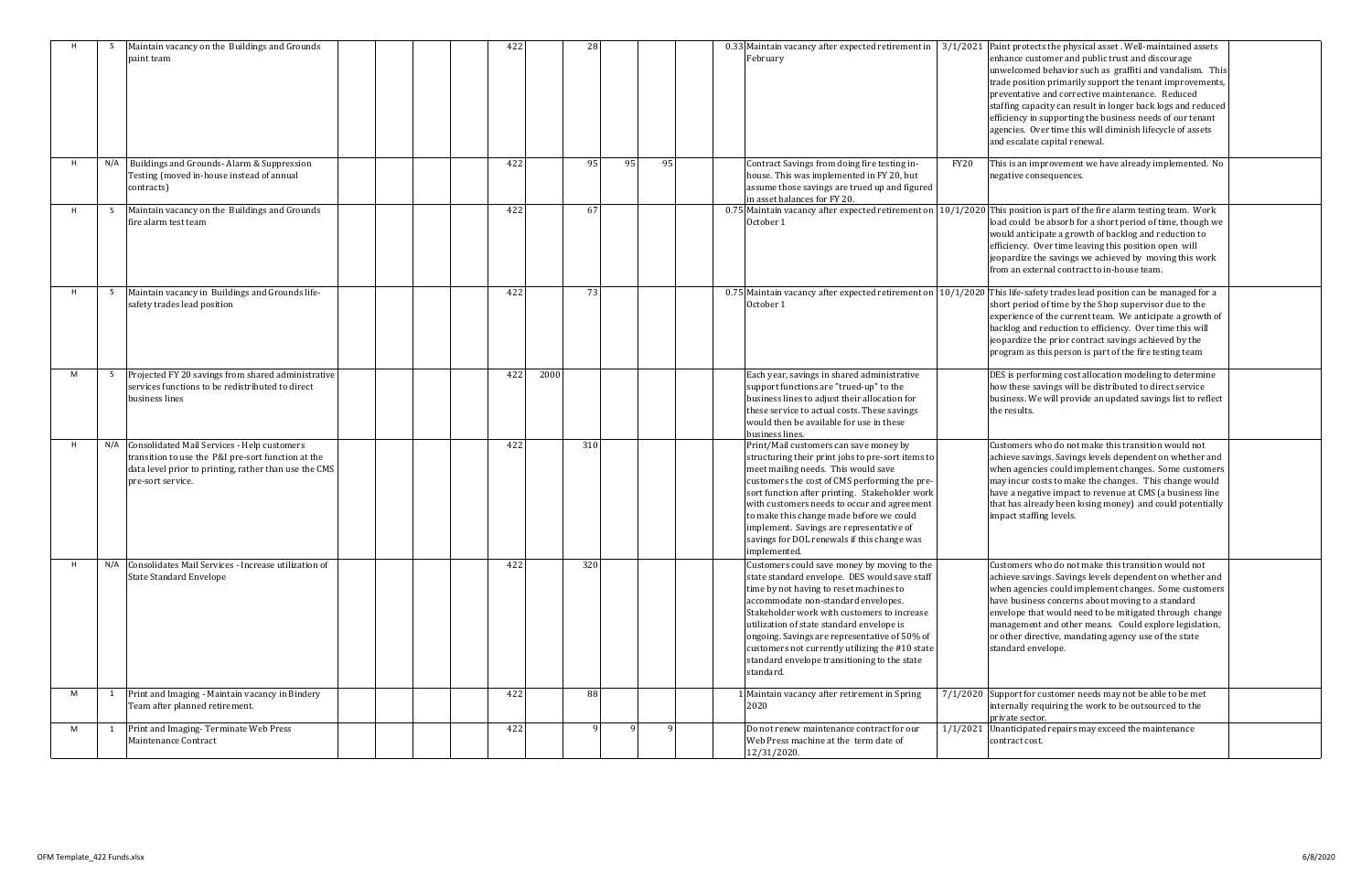| H | 1                       | Print and Imaging - staffing reconfiguration                                                  | 422 | 60  | 60        | 60              | Assuming two staff retire, these Digital<br>Printing Specialist positions within Production<br>Services would be reclassified consistent with<br>other team members. The cost savings<br>reflected is the difference in salary and<br>benefits between the current position and the<br>new DPS position.                                                                                                                                                                                                                                                                                                                       | 7/1/2020 Retirement of tenured employees will result in a loss of<br>institutional knowledge. There's a risk of loss of continuity<br>and productivity. Backfilling of these positions and the<br>timing of the transition is critical to ensure continuity of<br>operations. Any loss of productive hours may impact the<br>ability to meet customer deadlines leaving the state<br>vulnerable to fines if federally mandated timelines are not<br>met. Savings may be reduced based on the timeline for<br>implementation. |                                                                      |
|---|-------------------------|-----------------------------------------------------------------------------------------------|-----|-----|-----------|-----------------|--------------------------------------------------------------------------------------------------------------------------------------------------------------------------------------------------------------------------------------------------------------------------------------------------------------------------------------------------------------------------------------------------------------------------------------------------------------------------------------------------------------------------------------------------------------------------------------------------------------------------------|------------------------------------------------------------------------------------------------------------------------------------------------------------------------------------------------------------------------------------------------------------------------------------------------------------------------------------------------------------------------------------------------------------------------------------------------------------------------------------------------------------------------------|----------------------------------------------------------------------|
|   | $\overline{\mathbf{3}}$ | Print and Imaging - Elimination of the Print<br><b>Management Report</b>                      | 422 |     | $\Omega$  |                 | Eliminates the Print Management Report-- No<br>longer clear If there is an audience finding this<br>report valuable. Would require RCW and<br>WAC changes.                                                                                                                                                                                                                                                                                                                                                                                                                                                                     | Eliminating this report requirement would enable DES and<br>other agency staff contributors to refocus capacity on core<br>business functions.                                                                                                                                                                                                                                                                                                                                                                               | <b>RCW 43.</b><br>directs DES<br>print man<br>rule. WAC 2<br>the rul |
|   | 1                       | Fleet-Digitalize Operator Manuals                                                             | 422 | 10  |           | 10 <sup>1</sup> | In order to get updated operating handbook<br>manuals to the agency customers we would<br>need to print about 4500 handbooks at a cost<br>of about ~\$10K. The proposal would be to<br>make these handbooks available on our<br>website (which we already do) and provide a 1<br>2 page quick reference sheet in the glovebox<br>instead of the over 25pg handbook. Agencies<br>could print this handbook out themselves if<br>they wish.                                                                                                                                                                                      | Operator manuals would not be maintained in vehicles.<br>While critical information will continue to be available in<br>vehicles, agencies would need to ensure drivers are aware<br>of, and have access to, the online version of the operator<br>handbooks.                                                                                                                                                                                                                                                                |                                                                      |
| H | 4                       | Removing vehicles out of the trip fleet to use<br>towards high mileage vehicle replacements   | 422 | 300 |           |                 | We are evaluating the consequences of moving<br>from a Fleet operations trip fleet of 300<br>vehicles to one of 280 vehicles to determine<br>whether we could still maintain the same<br>customer service and meet reservation need. If<br>so, the remaining 20 would be used for high<br>mileage vehicle replacements and avoid the<br>cost of vehicle purchases. The estimate is a<br>placeholder.                                                                                                                                                                                                                           | Reduces the number of vehicles DES needs to purchase.<br>However, reducing the number of vehicles available in the<br>Trip Fleet could result in customers needing to utilize the<br>Enterprise contract or allowing POV use for travel needs.<br>Utilization of POV or Enterprise would be more expensive<br>for customers in most cases.                                                                                                                                                                                   |                                                                      |
| H | $\overline{4}$          | Fleet-Continue to defer vehicle replacements                                                  | 422 | 500 |           |                 | Because current rates do not fully cover the<br>cost to purchase the fleet vehicles, DES has<br>been deferring replacement vehicle purchases<br>for a year beyond the optimum life-cycle cost<br>point. Keeping vehicles beyond this point<br>leads to increased maintenance costs, lower<br>resale value (which is figured into the rate),<br>increased downtime and decreased customer<br>satisfaction. We could continue to defer non-<br>critical DES-initiated replacements. We would<br>also assume the equipment freeze would slow<br>the agency-requested vehicle replacements.<br>The cost estimate is a placeholder. | Reduces the number of vehicles DES needs to purchase.<br>However, reducing the number of vehicles available in the<br>trip fleet, or available for project vehicles, could result in<br>customers needing to utilize the Enterprise contract or<br>allowing POV use for travel needs. Utilization of POV or<br>Enterprise would be more expensive for customers in most<br>cases.                                                                                                                                            |                                                                      |
| M | $\overline{4}$          | Surplus-Defer the Access Control implementation                                               | 422 | 28  |           |                 | Surplus had planned to implement a modern<br>access control system for the warehouse. This<br>project would be deferred.                                                                                                                                                                                                                                                                                                                                                                                                                                                                                                       | Continuation of existing security methods that do not<br>provide data on who accesses the facility and when access<br>was made. As staffing changes , codes to exterior locks<br>would continue to be made manually                                                                                                                                                                                                                                                                                                          |                                                                      |
| M |                         | N/A Savings from Eastern WA operations changes -<br>truck and driver stationed at E. WA site. | 422 | 20  | <b>20</b> | 20              | Changes in the E WA operations has reduced<br>truck and driver costs for the program.                                                                                                                                                                                                                                                                                                                                                                                                                                                                                                                                          | None. Improvements are already in place.                                                                                                                                                                                                                                                                                                                                                                                                                                                                                     |                                                                      |

| 7/1/2020 | Retirement of tenured employees will result in a loss of<br>institutional knowledge. There's a risk of loss of continuity<br>and productivity. Backfilling of these positions and the<br>timing of the transition is critical to ensure continuity of<br>operations. Any loss of productive hours may impact the<br>ability to meet customer deadlines leaving the state<br>vulnerable to fines if federally mandated timelines are not<br>met. Savings may be reduced based on the timeline for<br>implementation. |                                                                                                    |
|----------|---------------------------------------------------------------------------------------------------------------------------------------------------------------------------------------------------------------------------------------------------------------------------------------------------------------------------------------------------------------------------------------------------------------------------------------------------------------------------------------------------------------------|----------------------------------------------------------------------------------------------------|
|          | Eliminating this report requirement would enable DES and<br>other agency staff contributors to refocus capacity on core<br>business functions.                                                                                                                                                                                                                                                                                                                                                                      | RCW 43.19.742<br>directs DES to create<br>print management<br>rule. WAC 200-380 is<br>the rule and |
|          | Operator manuals would not be maintained in vehicles.<br>While critical information will continue to be available in<br>vehicles, agencies would need to ensure drivers are aware<br>of, and have access to, the online version of the operator<br>handbooks.                                                                                                                                                                                                                                                       |                                                                                                    |
|          | Reduces the number of vehicles DES needs to purchase.<br>However, reducing the number of vehicles available in the<br>Trip Fleet could result in customers needing to utilize the<br>Enterprise contract or allowing POV use for travel needs.<br>Utilization of POV or Enterprise would be more expensive<br>for customers in most cases.                                                                                                                                                                          |                                                                                                    |
|          | Reduces the number of vehicles DES needs to purchase.<br>However, reducing the number of vehicles available in the<br>trip fleet, or available for project vehicles, could result in<br>customers needing to utilize the Enterprise contract or<br>allowing POV use for travel needs. Utilization of POV or<br>Enterprise would be more expensive for customers in most<br>cases.                                                                                                                                   |                                                                                                    |
|          | Continuation of existing security methods that do not<br>provide data on who accesses the facility and when access<br>was made. As staffing changes, codes to exterior locks<br>would continue to be made manually                                                                                                                                                                                                                                                                                                  |                                                                                                    |
|          | None. Improvements are already in place.                                                                                                                                                                                                                                                                                                                                                                                                                                                                            |                                                                                                    |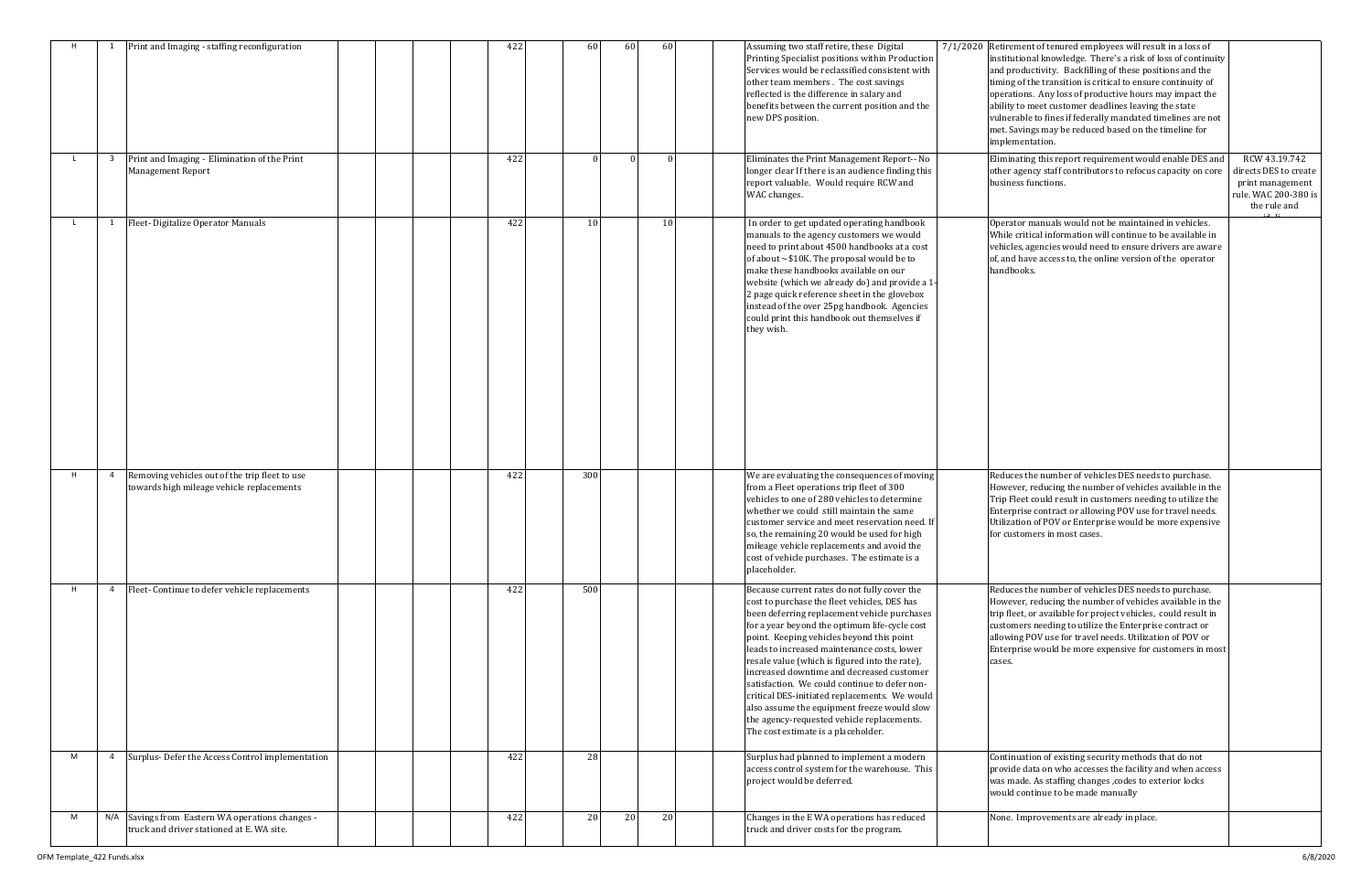|          | None. Improvements are already in place.                                                                                                                                                                                                                                                                                                                                                                |  |
|----------|---------------------------------------------------------------------------------------------------------------------------------------------------------------------------------------------------------------------------------------------------------------------------------------------------------------------------------------------------------------------------------------------------------|--|
| 7/1/2020 | Traditional civic education tours which are part of K-12<br>curriculum would not be available. Suspension would<br>impact more than 20,000 students annually. DES hopes to<br>employ technology that would support online tour/event<br>management and distance learning during period of tour<br>suspension as well ongoing use to support demand for<br>tours which already exceeds current capacity. |  |
| 7/1/2020 | Public Tours of the Legislative Building which have<br>traditionally been provided 361 days of the year would be<br>suspended. This would also suspend the greeters that<br>welcome visitors entering from the North entry.                                                                                                                                                                             |  |
|          | DES hopes to employ technology that would support online<br>tour/event management and distance learning during<br>period of tour suspension as well ongoing use to support<br>demand for tours which already exceeds current capacity.                                                                                                                                                                  |  |
| 7/1/2020 | A suitable, more customer-friendly strategy will be<br>implemented by the time the current subscription for the<br>application runs out this fall. Customers should see little or<br>no impact.                                                                                                                                                                                                         |  |
| 7/1/2020 | Without this position, there would be no support for DES-<br>led events such as the Regional Contracting Forum,<br>although there will likely be few such events in the coming<br>year. Loss of capacity for agency-wide customer support<br>activities.                                                                                                                                                |  |
| 7/1/2020 | Unmet needs for communication support to meet business<br>and customer needs.                                                                                                                                                                                                                                                                                                                           |  |
|          | Contributes to improving procurement experience for<br>agencies and vendors; reduces demand on other fund<br>sources. Reduces opportunity to use excess net position<br>for other priorities.                                                                                                                                                                                                           |  |
|          | Contributes to improving diversity, equity, and inclusion in<br>state contracting; reduces demand on other fund sources.<br>Reduces opportunity to use excess net position for other<br>priorities.                                                                                                                                                                                                     |  |
|          | Reduces frequency and duplication of staff work, in that<br>data may be collected every other year rather than<br>annually; delays availability of reported data, but complete<br>reporting would still occur.                                                                                                                                                                                          |  |

| M  | N/A            | Sustain various business improvements made in FY<br>20.                                                                                                                                                           |  | 422 | 50   | 50  | 50 | Various improvements implemented this year<br>have reduced ongoing operating costs.                                                                                                                                                                                                                                                                                                                                                                                                                                 | None                                                                       |
|----|----------------|-------------------------------------------------------------------------------------------------------------------------------------------------------------------------------------------------------------------|--|-----|------|-----|----|---------------------------------------------------------------------------------------------------------------------------------------------------------------------------------------------------------------------------------------------------------------------------------------------------------------------------------------------------------------------------------------------------------------------------------------------------------------------------------------------------------------------|----------------------------------------------------------------------------|
| M  | 2              | Visitors Services - Suspend civic education tours for<br>the 2021 session, and possibly for the 2022 session,<br>and replace with new event management and<br>virtual tour software to support distance learning. |  | 422 | 214  | 214 |    | Suspend Civic Education tours though FY 21<br>and possibly FY 22. (Estimates shown assume<br>both years.) Deploy event management<br>software and virtual tour software to support<br>virtual event management and virtual civic<br>education services. Savings reflect the cost<br>savings of 9 civic education guides + the added<br>cost of the virtual guide technology solution.<br>Civic Education Tours would return, perhaps,<br>for the 2022 session and would return for the<br>2023 and future sessions. | 7/1/2020 Trad<br>curri<br>impa<br>empl<br>mana<br>susp<br>tours            |
| M  | $\overline{2}$ | Visitors Services - Suspend all Public Tours and<br>reduce expenditures associated with volunteers for<br>FY21 and possibly for FY22.                                                                             |  | 422 | q    |     |    | Cost savings come from the supplies and<br>refreshments costs related to the public tour<br>guides. Public tours would return July 1, 2022,<br>unless COVID-19 circumstances support<br>earlier return.                                                                                                                                                                                                                                                                                                             | 7/1/2020 Publi<br>tradi<br>susp<br>welc<br>DES I<br>tour,<br>peric<br>dema |
| L. | $\mathbf{1}$   | Discontinue support for the interactive campus<br>'map"                                                                                                                                                           |  | 422 | 3    |     |    | This application is not meeting needs for<br>customer information about parking, etc. We<br>would discontinue use of this product and seek<br>an alternative strategy.                                                                                                                                                                                                                                                                                                                                              | 7/1/2020 A sui<br>impl<br>appli<br>no in                                   |
| M  | $\overline{2}$ | Temporarily suspend support for DES-hosted and<br>other events.                                                                                                                                                   |  | 422 | 110  |     |    | Temporarily eliminate the Customer<br>Experience & Events Coordinator position<br>(Program Specialist 3) and most events work.<br>Events have been cancelled or moved online<br>through early 2021. Online events do not need<br>the same level of support.                                                                                                                                                                                                                                                         | 7/1/2020 With<br>led e<br>altho<br>year.<br>activ                          |
| M  | 1              | Maintain vacancy on Communications team                                                                                                                                                                           |  | 422 | 115  |     |    | Maintain vacancy on communications team to<br>support critical customer communications<br>activities.                                                                                                                                                                                                                                                                                                                                                                                                               | 7/1/2020 Unm<br>and o                                                      |
| н  | 5              | Contracts and Procurement - Use portion of excess<br>net position to fund DES procurement-related<br>requirements as part of One WA                                                                               |  | 422 | 1000 |     |    | DES recommends that the excess net position<br>could best used to benefit all master contract<br>participants by DES investing in the<br>procurement system improvements under the<br>umbrella of the One Washington project. The<br>amount for FY 21 is a placeholder for the DES<br>project costs related to procurement functions.<br>There is sufficient balance to provide some<br>level of support for procurement system<br>improvements next biennium as well.                                              | Cont<br>agen<br>sour<br>for o                                              |
| H  | 5              | Contracts and Procurement- Use portion of excess<br>net position to provide one-time support for<br>OWMBE or other organization for diversity<br>business outreach                                                |  | 422 | 300  |     |    | Another appropriate use of the excess net<br>position in this program would be to provide<br>one-time support to fund efforts in OMWBE or<br>other organizations to improve diversity,<br>equity and inclusion in state contracting.                                                                                                                                                                                                                                                                                | Cont<br>state<br>Redu<br>prior                                             |
| M  | 1              | Reduce frequency of Contract Transparency Report<br>and IT Contracts Report (Proviso) to biennially                                                                                                               |  | 422 | 45   |     |    | Would need agreement by leg staff. DES<br>controls the Transparency Report policy. The<br>savings is not hiring a backfill for two<br>maternity leaves for 6 months mostly in order<br>to support these required reports. Thus, we<br>could gather data in summer of 2021 for FYs<br>20 and 21 both. This would reduce staff work<br>across the enterprise as well.                                                                                                                                                 | Redu<br>data<br>annu<br>repo                                               |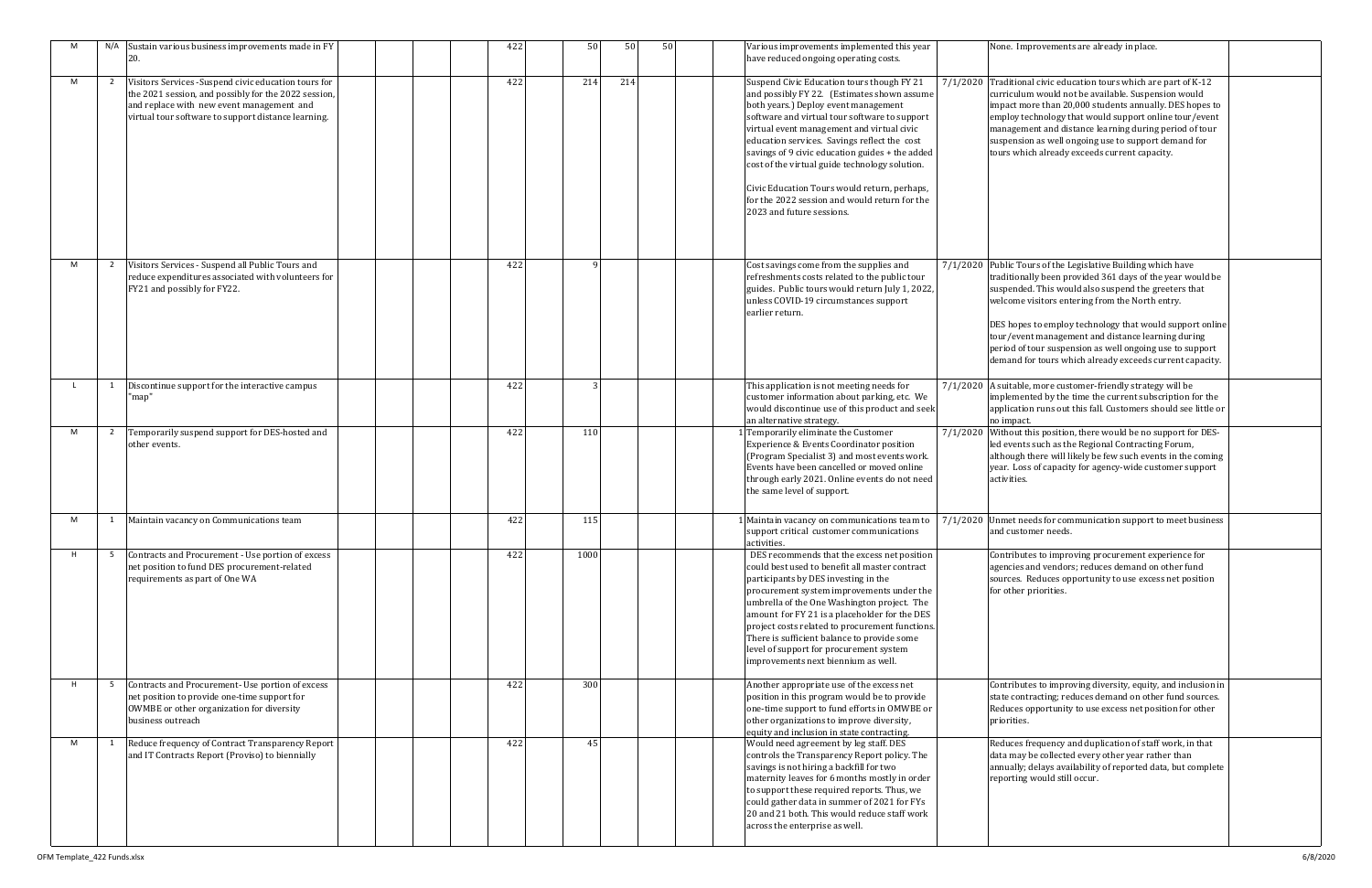|   |                | Maintain four vacancies in the Enterprise<br><b>Technology Solutions Team</b>                  | 422 | 535 | 4 Hold 4 positions vacant on the Enterprise<br>Technology Solutions team. These positions<br>support both internal and enterprise<br>applications.                                                                                                                                                                                                                                                                                                                                                                                                                  |          | $7/1/2020$ IT initiatives may take longer or be delayed due to this<br>reduction in capacity. This will affect both internal and<br>external facing technology solutions.                                                                                                                                                                                                                                                                                                 |  |
|---|----------------|------------------------------------------------------------------------------------------------|-----|-----|---------------------------------------------------------------------------------------------------------------------------------------------------------------------------------------------------------------------------------------------------------------------------------------------------------------------------------------------------------------------------------------------------------------------------------------------------------------------------------------------------------------------------------------------------------------------|----------|---------------------------------------------------------------------------------------------------------------------------------------------------------------------------------------------------------------------------------------------------------------------------------------------------------------------------------------------------------------------------------------------------------------------------------------------------------------------------|--|
| H |                | Maintain vacancies on the Real Estate Services<br>Team                                         | 422 | 97  | Hold open one position open on the Real<br>Estate Services team.                                                                                                                                                                                                                                                                                                                                                                                                                                                                                                    |          | 7/1/2020 Real Estate Services may lack capacity to address customer<br>needs for space changes when needed.                                                                                                                                                                                                                                                                                                                                                               |  |
| H | $\overline{2}$ | Workforce Support and Development - Forgo<br>investing in next phase of leadership development | 422 | 30  | Defer pursuing planned vendor contracts to<br>assist in developing Leading Self curriculum.                                                                                                                                                                                                                                                                                                                                                                                                                                                                         |          | 7/1/2020 Lowers our capacity to develop future offerings in the<br>Leadership Development training series that OFM State HR<br>asks DES to provide.                                                                                                                                                                                                                                                                                                                       |  |
| H |                | Workforce Support and Development - Do not<br>upgrade tech equipment in the training center    | 422 | 20  | Deferring this upgrade as classroom training is<br>suspended for some time. Once we return to<br>the classroom these upgrades will be<br>necessary for ensuring accessibility and<br>increasing our ability to provide remote<br>training as has become crucial during this<br>crisis.                                                                                                                                                                                                                                                                              | 7/1/2020 | The A/V equipment upgrade is needed to address quality<br>of sound for all customers, but in particular addresses<br>accessibility issues for customers who 1) have hearing<br>impairments or 2) are not local. Delaying these equipment<br>upgrades poses risk for equity in service delivery, and also<br>may contribute to lower potential revenue generation, as<br>some of the equipment would allow remote employees to<br>attend live classroom courses virtually. |  |
| M | $\overline{2}$ | Workforce Support and Development - Forgo<br>instructor certifications planned in this FY      | 422 |     | DES would defer certifying team members to<br>deliver in-demand trainings that require<br>certification, such as the Franklin Covey and<br>Vital Smarts courses.                                                                                                                                                                                                                                                                                                                                                                                                    |          | 7/1/2020 Eliminating certifications decreases our capacity to offer<br>some courses that may be needed or wanted by customers<br>for a lower cost than using a contracted resource. It also<br>reduces s a potential for external revenue from fee-for-<br>service courses.                                                                                                                                                                                               |  |
| H | $\overline{2}$ | Workforce Support and Development - Reduce<br>staffing for the Leadership Development program  | 422 | 130 | Reduce FTE in the Leadership Development<br>program by moving 2 staff who are currently<br>funded fully by fee-for-service Leading Teams<br>(where enrollment is not close to meeting<br>projections) over to the new DEI training<br>initiative that was funded in the supplemental<br>budget. We would be able to keep staff<br>employed, but repurpose them to centrally and<br>more sustainably funded positions. This<br>approach assumes we will receive an<br>exception to the hiring freeze to fill the DEI<br>training positions. Funding begins mid-year. |          | 1/1/2021 This change impacts the pace and comprehensiveness with<br>which we will be able to generate responsive offerings in<br>the next year. This lowers our capacity to provide the full<br>Leadership Development training program that OFM State<br>HR asks DES to provide--in particular Leading Teams for<br>middle managers.                                                                                                                                     |  |
|   |                | Maintain vacancies in the strategy and performance<br>team                                     | 422 | 238 | 2 Leave two WMS positions vacant in the<br>strategy and performance team.                                                                                                                                                                                                                                                                                                                                                                                                                                                                                           |          | $7/1/2020$ Reduced capacity to assist programs and the agency with<br>lean management, process improvements, management<br>system reporting and organizational development<br>initiatives.                                                                                                                                                                                                                                                                                |  |
| H |                | Maintain vacancy on the Legislative Affairs team                                               | 422 | 109 | Do not fill the legislative assistant position at<br>this time.                                                                                                                                                                                                                                                                                                                                                                                                                                                                                                     |          | $7/1/2020$ Experienced staff can help cover this workload at this time.                                                                                                                                                                                                                                                                                                                                                                                                   |  |
| H | 1              | Maintain vacancy on the Director's Office team                                                 | 422 | 154 | Defer filling the Special Assistant position.                                                                                                                                                                                                                                                                                                                                                                                                                                                                                                                       |          | $7/1/2020$ Over time this position has provided capacity to support<br>complex projects such as Capital Lake, McNeil Island, North<br>Cascades Gateway Center, and One WA. This vacancy<br>means a significant loss of project management capacity<br>for complex, high-profile, and stakeholder intensive<br>projects.                                                                                                                                                   |  |
| H | $\mathbf{1}$   | Maintain vacancies on the Finance Team                                                         | 422 | 312 | 3 Hold 2 budget analyst positions and 1/2 fiscal<br>analyst (position is partially funded by capital<br>budget) vacant. Delay hiring other finance<br>positions as they occur to achieve additional<br>vacancy savings.                                                                                                                                                                                                                                                                                                                                             | 7/1/2020 | Reduces capacity in the budget section for budget process<br>and analytical work. The agency will operate without a<br>backup for key higher-level general ledger accounting<br>activities such as COP financing work, balance<br>reconciliations, and chart of accounts maintenance.<br>Increases workload for other Finance teams as vacancies<br>are kept open longer than usual.                                                                                      |  |

**Priority**:

L <sup>=</sup> Low priority agency activity or program

M <sup>=</sup> Medium priority agency activity or program

H <sup>=</sup> High priority agency activity or program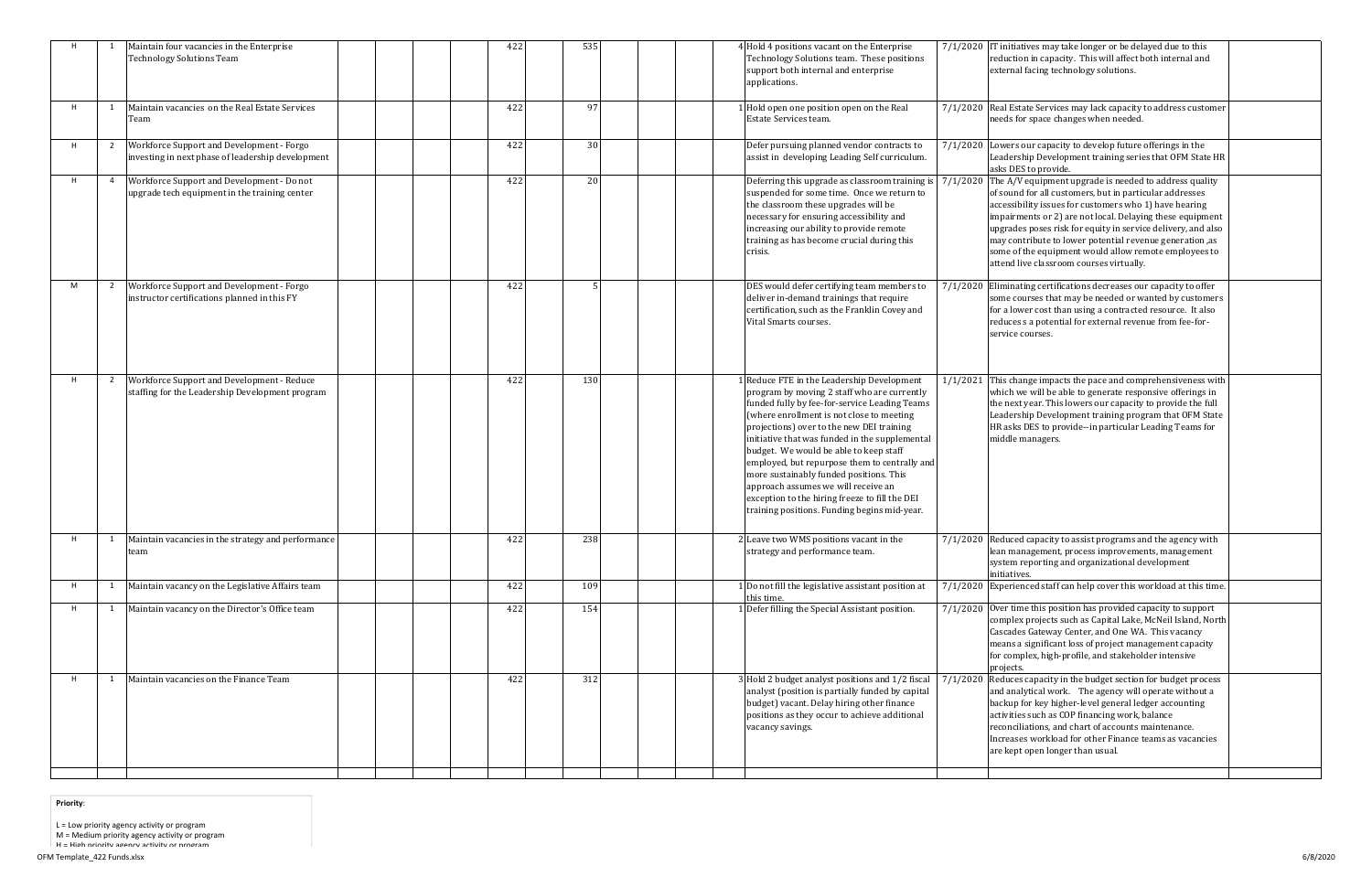#### **Impact:**

- 1 <sup>=</sup> Allows continuation of the program/activity at <sup>a</sup> reduced level
- 2 <sup>=</sup> Eliminates the ability to perform program objectives
- 3 <sup>=</sup> Eliminates agency function
- 4 <sup>=</sup> Long term implications (moves the problem to next biennium)
- 5 <sup>=</sup> Short term (reduction to one time increase)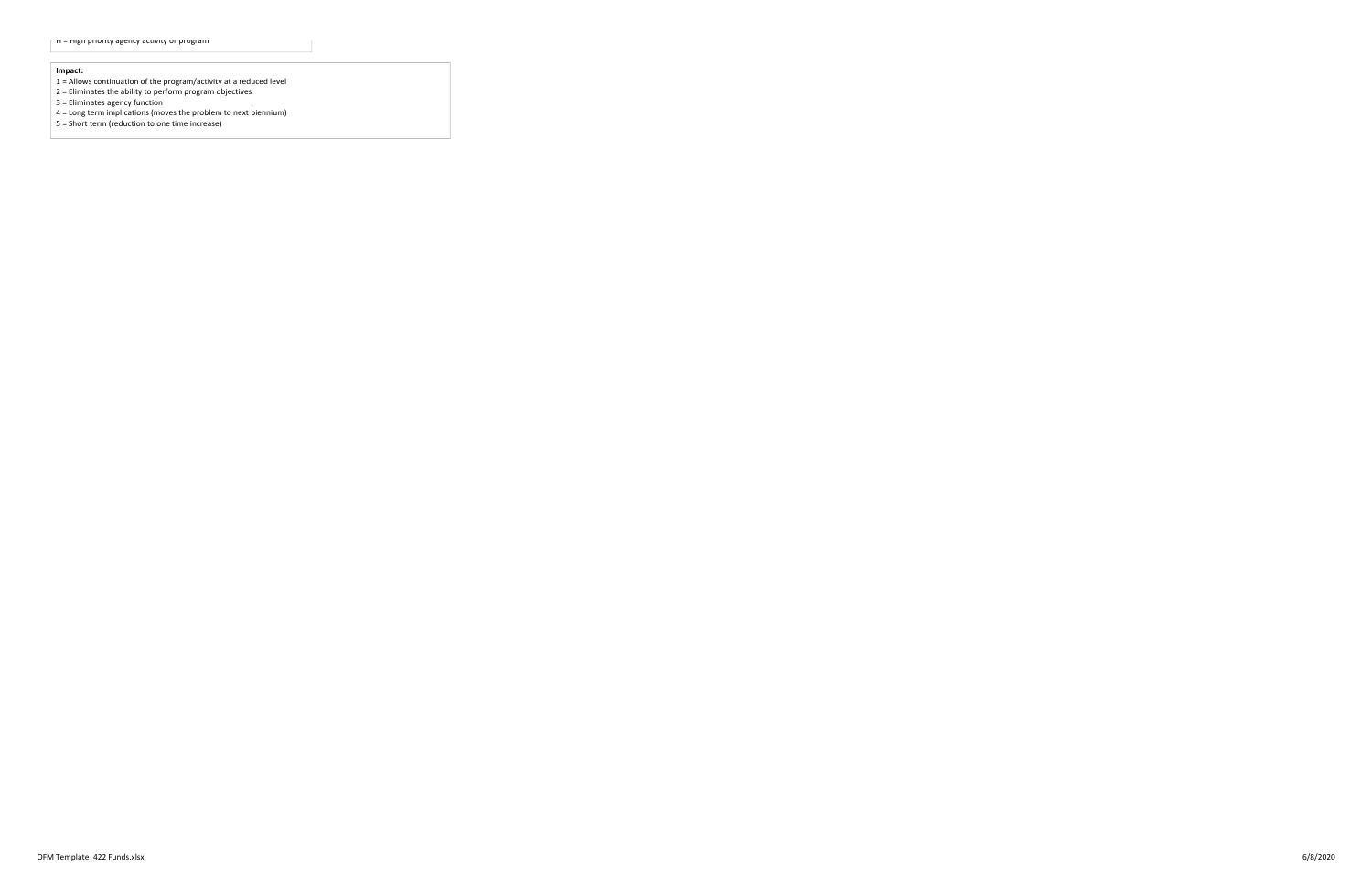*Dollars in Thousands*

**Agency:** *Department of Enterprise Services (179)*

| Agency<br>Priority | Impact<br>$1 - 5$ | Program/Activity                                                                  | GF-S                  |                    | <b>Other Funds</b>           |              |              | <b>FTE Change</b> | <b>Brief Description and Rationale</b>                                                                                                                                                                                                                                       | <b>Effective</b><br>Date | <b>Impacts of Reductions and</b><br><b>Other Considerations</b>                                                                                                                                                                                                                                                                                                                                                                                                                                                                                                                                                                                                                                                                                                                                                                                               | Law/Reg. Change<br><b>Required (cite)</b>                              |
|--------------------|-------------------|-----------------------------------------------------------------------------------|-----------------------|--------------------|------------------------------|--------------|--------------|-------------------|------------------------------------------------------------------------------------------------------------------------------------------------------------------------------------------------------------------------------------------------------------------------------|--------------------------|---------------------------------------------------------------------------------------------------------------------------------------------------------------------------------------------------------------------------------------------------------------------------------------------------------------------------------------------------------------------------------------------------------------------------------------------------------------------------------------------------------------------------------------------------------------------------------------------------------------------------------------------------------------------------------------------------------------------------------------------------------------------------------------------------------------------------------------------------------------|------------------------------------------------------------------------|
| H, M, L            |                   |                                                                                   | FY 21<br><b>FY 20</b> | $FY 22$ FY 23 Fund | <b>FY 20</b><br><b>FY 21</b> | <b>FY 22</b> | <b>FY 23</b> | FY 20 FY 21       |                                                                                                                                                                                                                                                                              | (MM/YY)                  |                                                                                                                                                                                                                                                                                                                                                                                                                                                                                                                                                                                                                                                                                                                                                                                                                                                               |                                                                        |
| $\mathsf{L}$       | $\overline{4}$    | Suspend the Global War on Terror Monument project                                 |                       |                    |                              |              |              |                   | DES was funded \$70K in Fiscal Year 2021<br>for a legislative work group to study and<br>make recommendations for a monument<br>on the Capital Campus. Under this<br>recommendation we would suspend the<br>work group and reconvene once funding<br>became available again. | 7/1/2020                 | The additional funds allocated in 2020 were intended for the<br>purposes of hiring a design professional to establish conceptual<br>design and preform cost estimating services in support of the<br>feasibility study. Without this fund source, we would not be able to<br>proceed until funding was to be available again.                                                                                                                                                                                                                                                                                                                                                                                                                                                                                                                                 | 2020 Supplemental<br><b>Operating Budget-ESSB</b><br>6168; Section 147 |
| - L                | 1                 | Shift CPARB funding to Engineering & Architectural Services (EAS) Capital Funding | 74                    | 74                 |                              |              |              |                   | Use the Engineering and Architectural<br>Services (EAS) capital funding to support<br>the work of CPARB.                                                                                                                                                                     | 7/1/2020                 | The General Fund appropriation for Capital Projects Advisory<br>Review Board (CPARB) and the Project Review Committee (PRC)<br>has been inadequate to meet the needs of the Board for several<br>biennia. DES has been funding the expenses associated with CPARB<br>and PRC not covered by the GF Appropriation for several biennia<br>from EAS program savings.<br>Capital funding for CPARB and PRC is appropriate, given the role<br>they play in approving capital projects for alternative public works<br>contracting and their policy advisory role to the Legislature on<br>public works. Under this proposal, the capital appropriation for EAS<br>would include a line item for CPARB and PRC.                                                                                                                                                     | N/A                                                                    |
| M                  | $\overline{4}$    | Reduce Electric Vehicle Charging Installation Scope                               | 804                   |                    |                              |              |              |                   | DES was appropriated \$1M in FY 21 to<br>enhance the electric vehicle charging<br>infrastructure for state agency vehicles.<br>Under this option this work would be<br>significantly scaled down.                                                                            |                          | The original funding of \$1M would have funded approx. 41<br>charging stations. Reducing the funding by \$800K would reduce the<br>number of charging stations to approximately 8 and hinder the<br>ability for SEEP covered agencies to meet current vehicle<br>electrification targets (50% of all new passenger sedans purchased<br>must be electric). Without charging infrastructure to support<br>electric or plug-in hybrid electric vehicles, agencies will have to<br>purchase hybrid vehicles. With a 7-8 year vehicle life expectancy, it<br>will further delay the adoption of electric vehicles and associated<br>reduction of greenhouse gas emissions (GHG) of state owned<br>fleets.<br>Note: Over the last few years DES has be able to install 35 chargers<br>on and around the Capitol Campus. Funding to support these<br>efforts varies. |                                                                        |
| $\mathsf{L}$       |                   | N/A Purchase less expensive parking passes                                        |                       | 045                |                              |              |              |                   | DES has found a vendor to supply parking<br>passes at a lower cost.                                                                                                                                                                                                          |                          | None.                                                                                                                                                                                                                                                                                                                                                                                                                                                                                                                                                                                                                                                                                                                                                                                                                                                         |                                                                        |
| <b>L</b>           |                   | N/A Eliminate permanently assigned fleet vehicle                                  |                       | 045                |                              |              |              |                   | The parking office has a permanently<br>assigned fleet vehicle. Under this proposal<br>that vehicle would be returned to Fleet<br>Operations and deployed to another<br>customer.                                                                                            |                          | There are no material consequences to this proposal. In the event<br>that the parking office needs a vehicle, they can obtain a daily<br>rental from Fleet Operations. Fleet Operations will be able to<br>redeploy this returned vehicle to another customer avoiding any<br>downstream impact to them.                                                                                                                                                                                                                                                                                                                                                                                                                                                                                                                                                      |                                                                        |
| M                  | 1                 | Scale back parking lot/stall counts                                               |                       | 045                | 26                           |              |              |                   | 0.45 Reduce parking lot stall counts to 3 days a<br>week and 4 hours per day.                                                                                                                                                                                                |                          | Scaling back parking lot counts to three days a week would result in<br>incomplete parking counts. Parking count data has proven to be<br>very valuable especially during Legislative Session when parking<br>demand is at its peak. This data is also helpful when assessing<br>impacts related to capital projects which would have an impact to<br>parking or would bring additional FTEs to campus.                                                                                                                                                                                                                                                                                                                                                                                                                                                       |                                                                        |

## **Budget Savings Options 2020**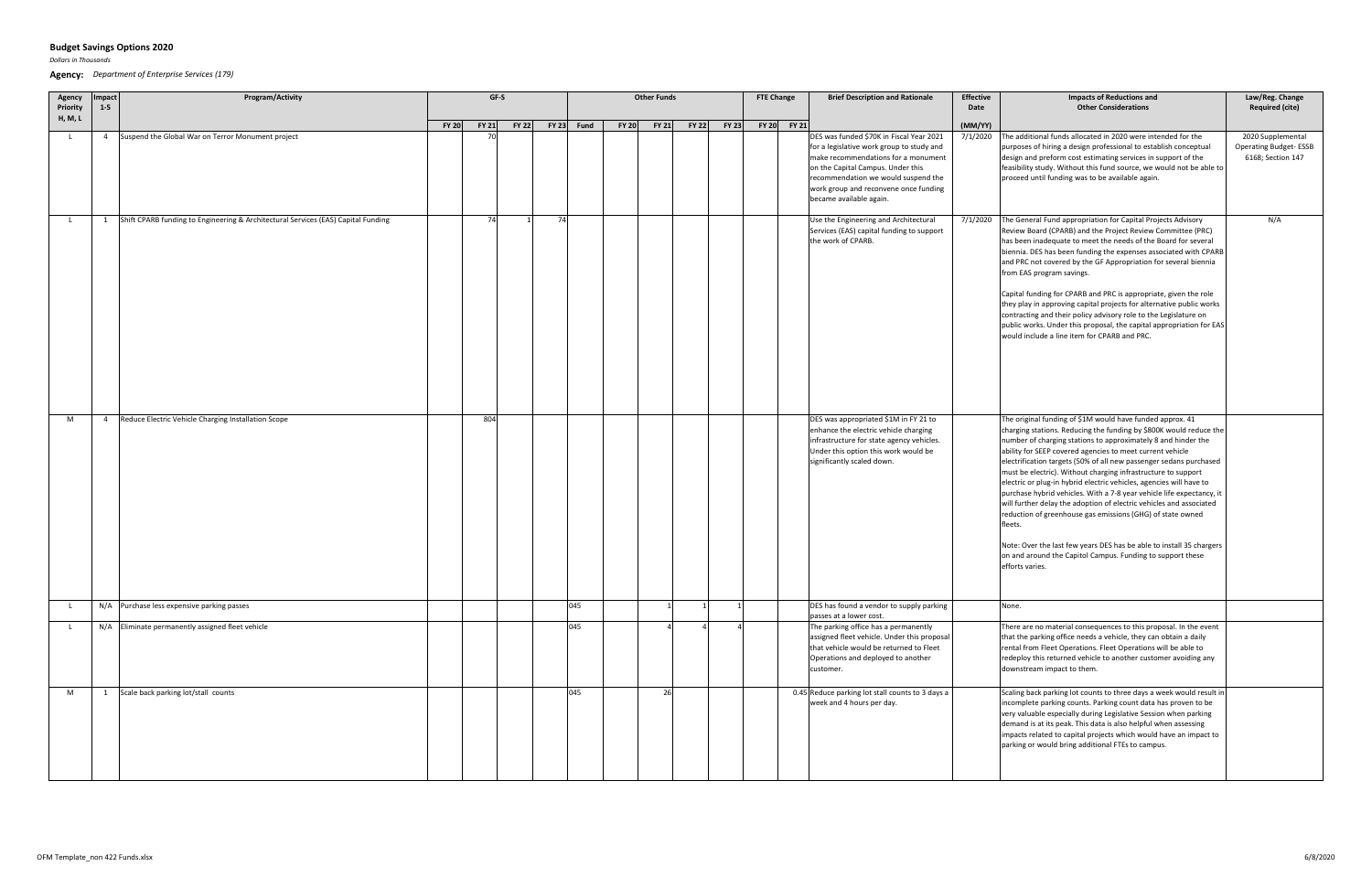| M   | $\overline{2}$ | Eliminate Transportation Demand Manager FTE                              | 045 | 178 | 178<br>178 |  | 1 Eliminate the Transportation Demand<br>Manager position.                                                                     | Elimination of this position would reduce the level of support that<br>DES is able to provide related to transportation demand on the<br>campus. Currently, the State Vehicle Parking Account, managed by<br>DES, provides DOT with \$783K a biennium to support CTR efforts.<br>The funds provided to DOT are intended to be used in part to<br>support the safe ride home program for emergency transportation<br>needs and star passes which previously provided free bus passes to<br>employees. Intercity Transit has recently transitioned to free bus<br>service for all riders on all routes. Given that DOT no longer needs<br>to purchase star passes for employees residing in Thurston County<br>there is capacity to divert existing funding into new CTR initiatives.<br>In addition, DES works collaboratively with the Thurston Regional<br>Planning Council to support transportation planning activities. | ESHB 2322; Section 220 |
|-----|----------------|--------------------------------------------------------------------------|-----|-----|------------|--|--------------------------------------------------------------------------------------------------------------------------------|-----------------------------------------------------------------------------------------------------------------------------------------------------------------------------------------------------------------------------------------------------------------------------------------------------------------------------------------------------------------------------------------------------------------------------------------------------------------------------------------------------------------------------------------------------------------------------------------------------------------------------------------------------------------------------------------------------------------------------------------------------------------------------------------------------------------------------------------------------------------------------------------------------------------------------|------------------------|
| M   | 2              | Reduce maintenance in parking garages and lots                           | 045 | 178 |            |  | Reduce non-urgent maintenance work in<br>the garages and parking lots (i.e.<br>sweeping, signage and striping).                | The majority of this allotment is reserved for minor rehabilitation<br>of parking surfaces and physical structure repair. We recommend<br>the deferment of this standard renewal be limited to a one year<br>cost savings tactic to minimize the risk of further surface<br>breakdowns. As weather cycles, leakage from failing barrier<br>structures and demand of use will continue to grow, the risk and<br>deterioration to structure will continue to expand increasing the<br>surface area damage and cost to repair or replace. This will<br>escalate future capital renewal expense. In addition, public safety<br>perception will be negatively impacted as the surface area will<br>crack and crumble without the ongoing overlay and structural<br>maintenance.                                                                                                                                                  |                        |
| H   | 1              | Defer Hiring of State Building Code Council Commerce Specialist position | 084 | 104 |            |  |                                                                                                                                | The 2020 Supplemental Operating Budget funded an additional FTE<br>to support The State Building Code Council. While not ideal, the<br>program is proposing to defer the hiring of this FTE to meet the<br>budget reduction targets for Fiscal Year 2021. Deferring the hiring<br>of this position will have an impact on the programs ability to<br>adequately support the work of the council, our stakeholders and<br>impact their ability to participate in national model code<br>development. Additionally, this could impact staff retention and<br>morale. The current workload, which continues to increase, is<br>unsustainable for more than one fiscal year.                                                                                                                                                                                                                                                    |                        |
| - L | 1              | Cancel Risk Management Westlaw subscription                              | 546 |     |            |  | Cancel a subscription that the program<br>uses for legal research. Program has other<br>tools available to complete this work. | ORM attorneys could experience a lack of resources for performing<br>legal research. Without this subscription we would rely on the<br>Attorney General's Office to provide this information. Using the<br>ATG for this work could result in increased ATG costs.                                                                                                                                                                                                                                                                                                                                                                                                                                                                                                                                                                                                                                                           |                        |
| M   | 1              | Reduce travel/training for Risk Management staff                         | 546 | 20  |            |  | Suspend non-essential travel and training<br>through FY 21.                                                                    | By limiting travel, ORM will have less in-person interaction with<br>insurance underwriters, brokers and risk managers from other<br>states. In-person interaction with customer agencies with also<br>lessen without travel. These relationships are important to<br>maintain in order to stay abreast of issues and to negotiate the<br>best insurance deals. ORM staff will need to emphasize use of<br>electronic interaction to maintain these relationships until some<br>travel might resume.                                                                                                                                                                                                                                                                                                                                                                                                                        |                        |
| H   |                | 1 Defer hiring of Risk Management Tort Investigator position             | 546 | -98 |            |  | 1 Hold a Tort Investigator 2 position vacant<br>through FY 21.                                                                 | Not filling this position will require the 2 remaining investigators to<br>handle 50% more cases. This will result in slower case resolution<br>and more cases being referred to the Attorney General's Office for<br>investigation. The morale of remaining staff, tasked with<br>performing the work of the open position, will also suffer over<br>time.                                                                                                                                                                                                                                                                                                                                                                                                                                                                                                                                                                 |                        |